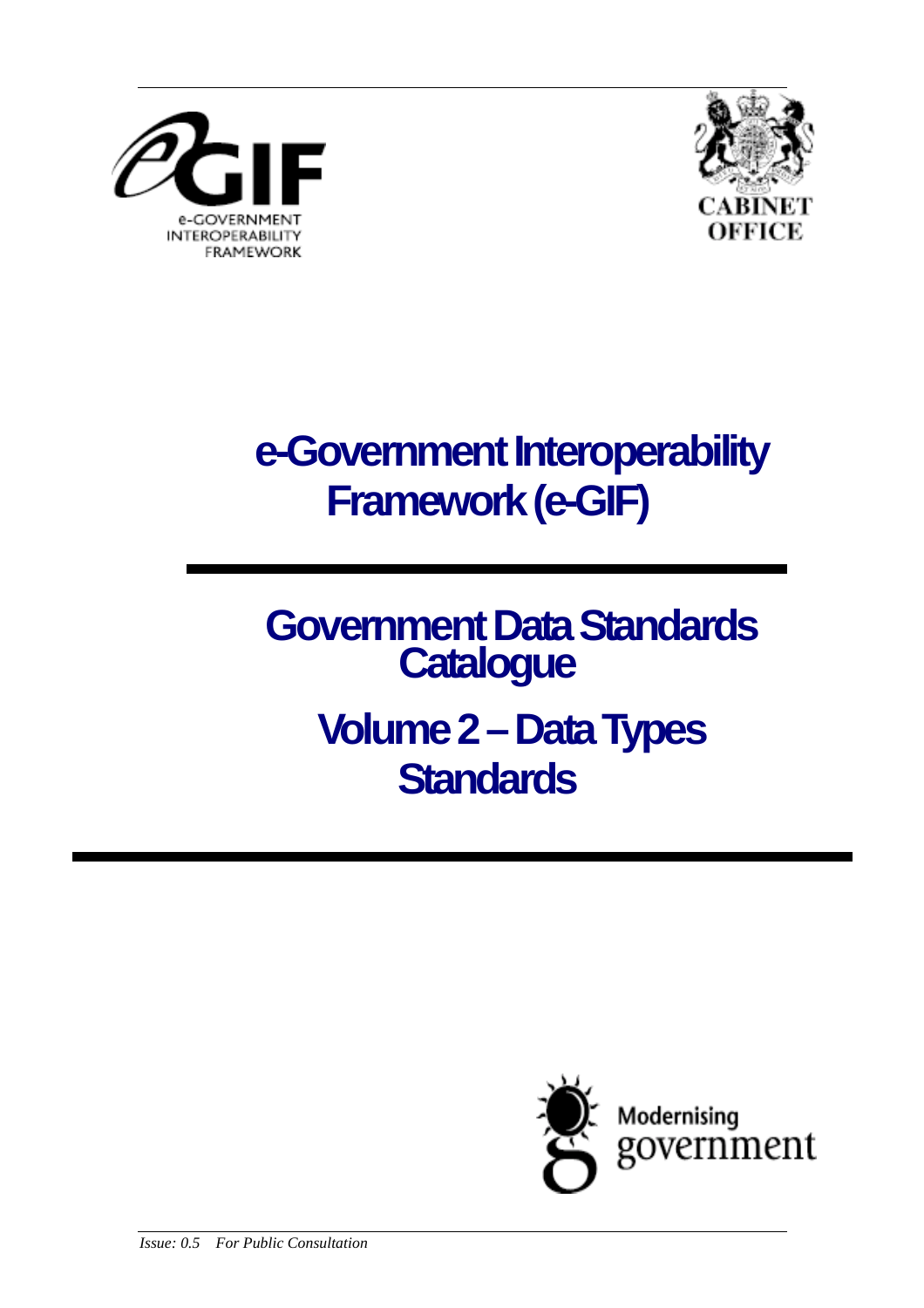#### **EXECUTIVE SUMMARY**

The e-Government Interoperability Framework (e-GIF) mandates the adoption of XML and the development of XML schemas as the cornerstone of the government interoperability and integration strategy. A key element in the development of XML schemas is an agreed set of data standards. The Government Data Standards Catalogue sets out the rationale, approach and rules for setting and agreeing the set of Government Data Standards (GDS) to be used in the schemas and other interchange processes. It also contains the standards agreed to date. These standards are also recommended for data storage at the business level.

The Catalogue comprises 3 volumes:

Volume 1 sets out the general principles, i.e. the rationale, approach and rules for setting standards

Volume 2, this Volume, sets out the Data Types standards

Volume 3 sets out the Data Items standards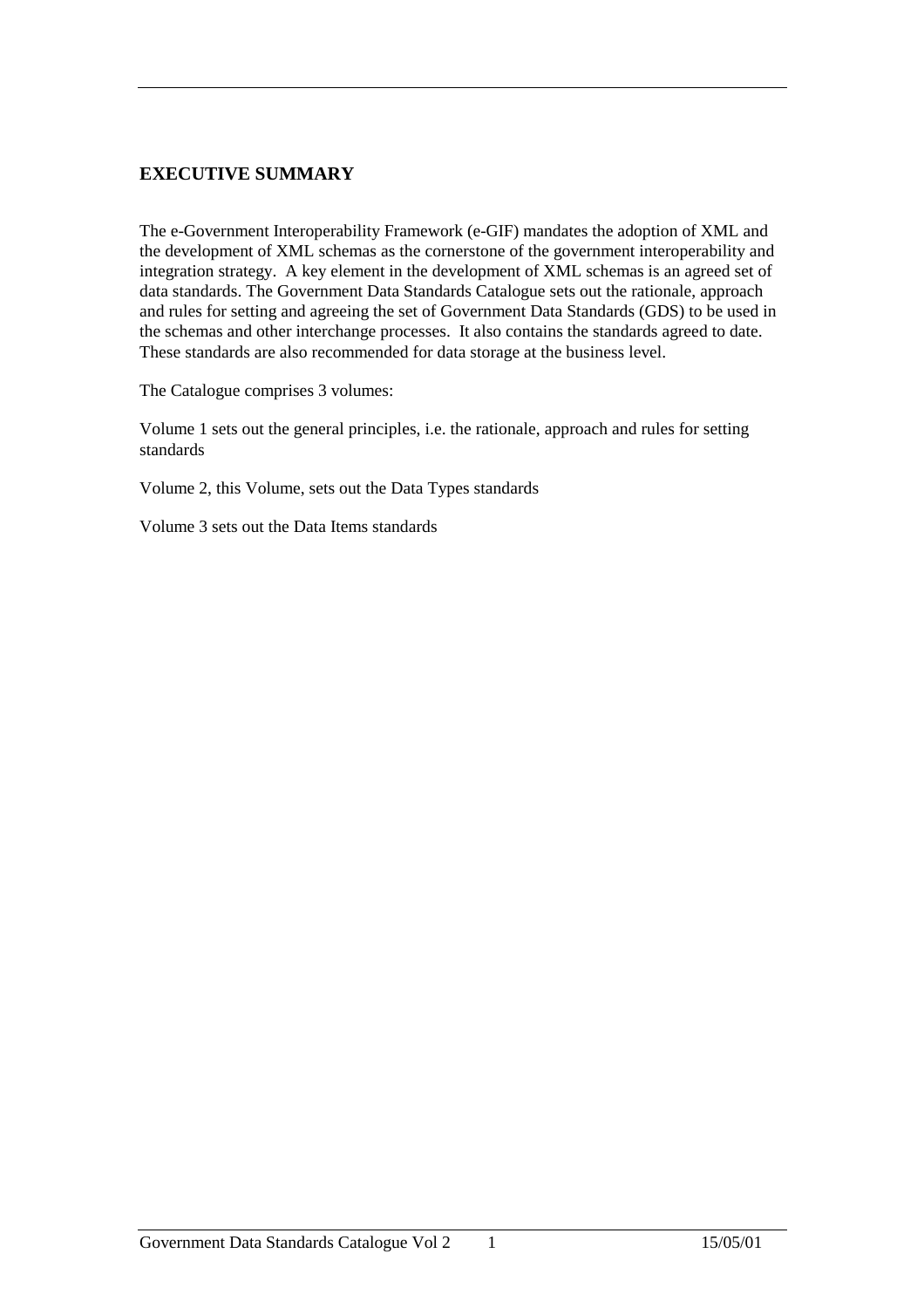# **Index of Data Type Standards**

| <b>Amount Sterling</b>              | $\mathbf{3}$     |
|-------------------------------------|------------------|
| <b>BS7666 Address</b>               | $\boldsymbol{4}$ |
| <b>Date</b>                         | 5                |
| <b>E-Mail Address</b>               | 6                |
| <b>Forename</b>                     | $\overline{7}$   |
| <b>Individual Full Name</b>         | 8                |
| <b>International Postal Address</b> | 9                |
| <b>Name Suffix</b>                  | 10               |
| Postcode                            | 11               |
| <b>Requested Name</b>               | 12               |
| <b>Surname</b>                      | 13               |
| <b>Time</b>                         | 14               |
| <b>Title</b>                        | 15               |
| <b>UK Postal Address</b>            | 16               |
| <b>UK Telephone Number</b>          | 17               |
| APPENDIX A ABBREVIATIONS/ACRONYMS   | 18               |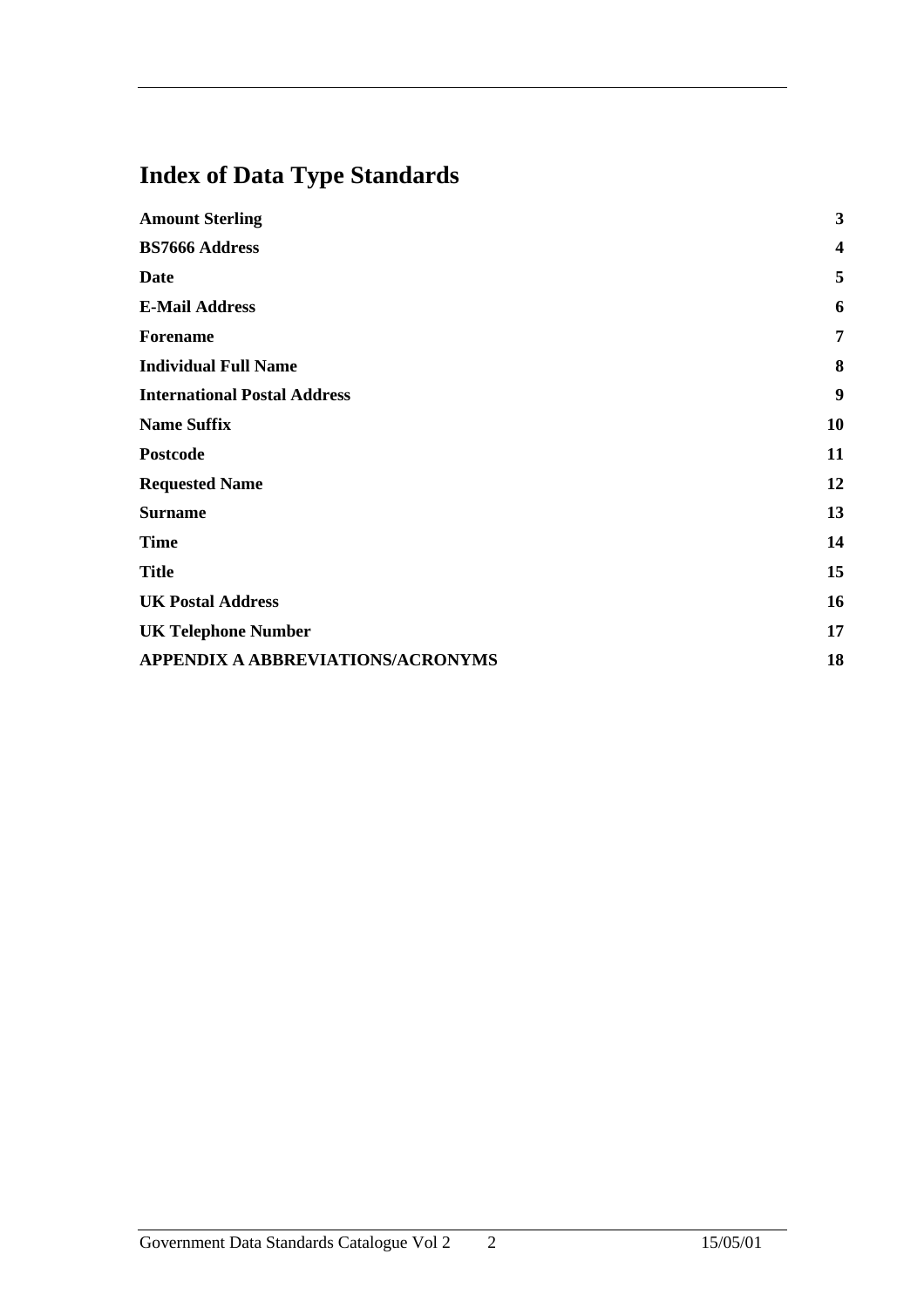## **Amount Sterling**

| Name:                   | <b>AMOUNT STERLING</b>                                                                                                                              |
|-------------------------|-----------------------------------------------------------------------------------------------------------------------------------------------------|
| Definition:             | The amount of a sum of money expressed in Sterling.                                                                                                 |
| <b>Business Format:</b> | Max 16 characters                                                                                                                                   |
| XML Schema ID:          | Tbd                                                                                                                                                 |
| Validation:             | A sign $(+ or -)$ followed by a maximum of 14 numeric<br>characters representing the amount expressed in pounds and<br>pence to two decimal places. |
| Values:                 | N/A                                                                                                                                                 |
| Default Value:          | N/A                                                                                                                                                 |
| Owner:                  | <b>OeE</b>                                                                                                                                          |
| Based on:               | None                                                                                                                                                |
| Verification:           | N/A                                                                                                                                                 |
| Comments:               | This allows for $+$ or $-$ £999,999,999,999.99.                                                                                                     |
| Version:                | $0.4$ draft                                                                                                                                         |
| Date:                   |                                                                                                                                                     |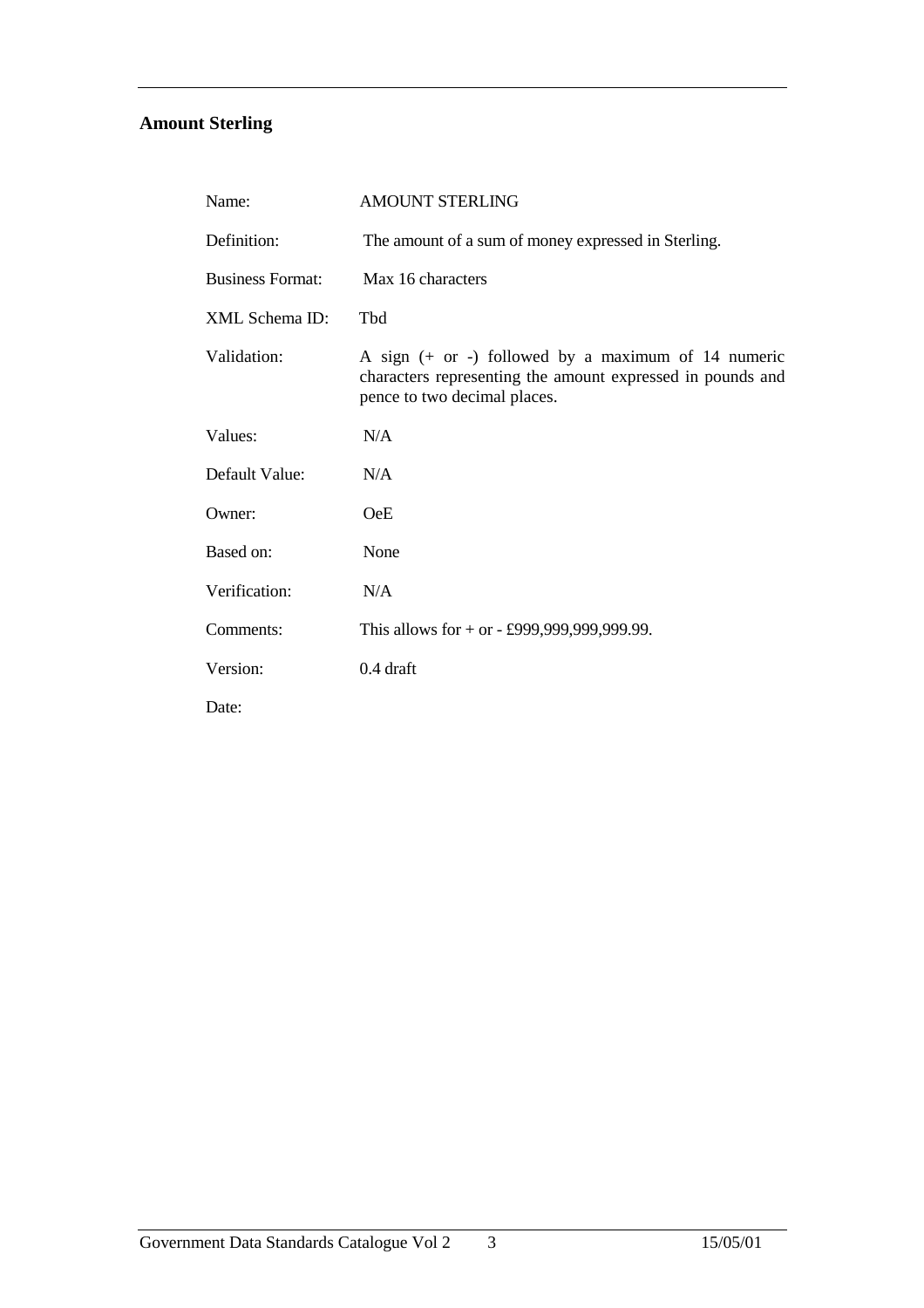### **BS7666 Address**

| Name:                   | <b>BS7666 ADDRESS</b>                                                                                      |
|-------------------------|------------------------------------------------------------------------------------------------------------|
| Definition:             | The address that provides a unique identification and location<br>of a real world object in Great Britain. |
| <b>Business Format:</b> | As per BS7666 1994                                                                                         |
| XML Schema ID:          | Tbd                                                                                                        |
| Validation:             | See BS7666 1994                                                                                            |
| Values:                 | N/A                                                                                                        |
| Default Value:          | N/A                                                                                                        |
| Owner:                  | <b>BSI</b>                                                                                                 |
| Based on:               | BS7666 1994                                                                                                |
| Verification:           | N/A                                                                                                        |
| Comments:               | N/A                                                                                                        |
| Version:                | $0.1$ draft                                                                                                |
| Date:                   |                                                                                                            |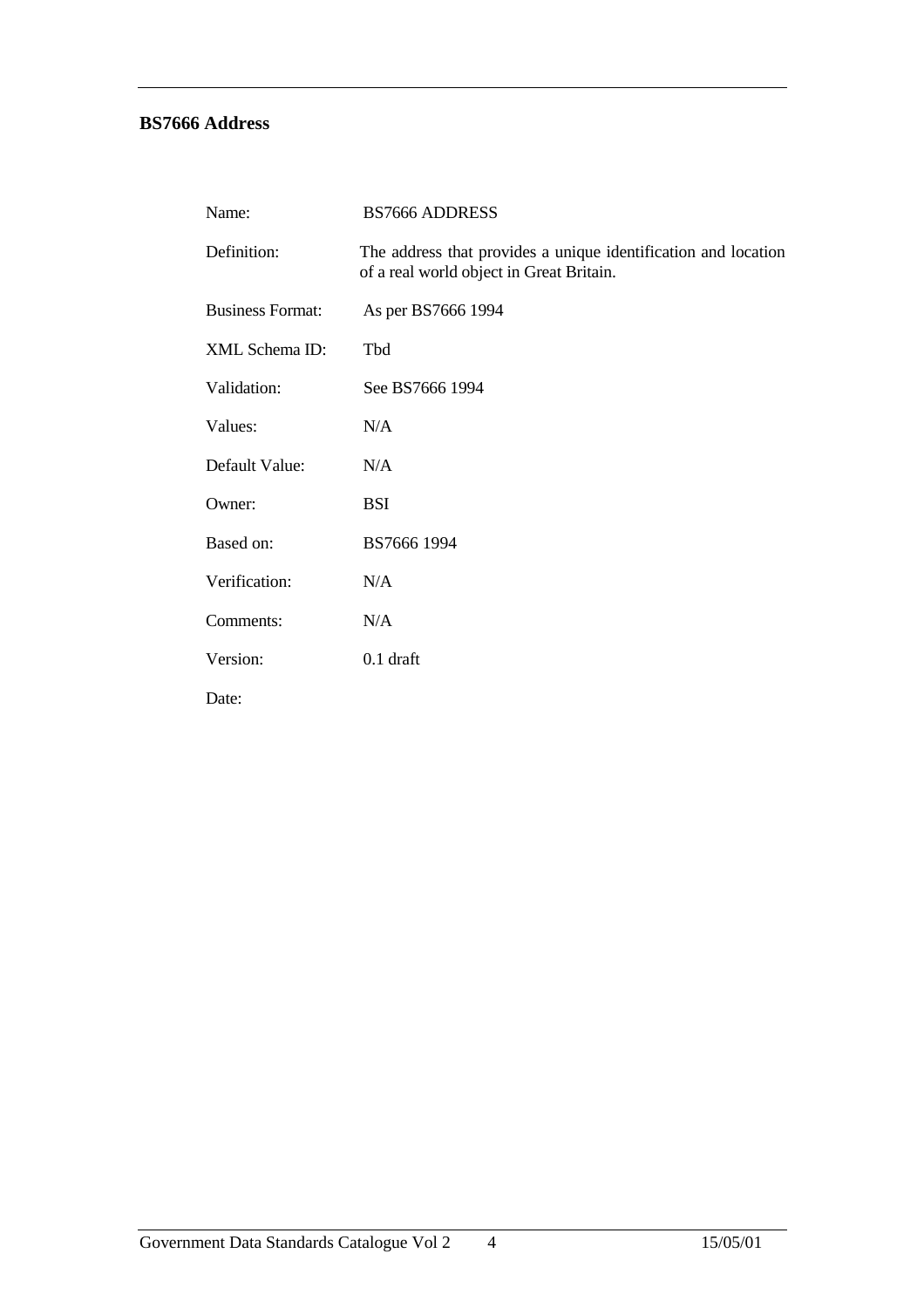#### **Date**

| Name:                   | <b>DATE</b>                                                                                                          |  |
|-------------------------|----------------------------------------------------------------------------------------------------------------------|--|
| Definition:             | The day, month, year and century, or any combinations of<br>these elements, of an event                              |  |
| <b>Business Format:</b> | Max 10 Characters in the format CCYY-MM-DD                                                                           |  |
| XML Schema ID:          | Tbd                                                                                                                  |  |
| Validation:             | Values less than 10 in the day, month or year elements,<br>1.<br>should be entered with a zero in the first position |  |
|                         | 2.<br>Days must not be greater than 30 in April, June,<br>September and November.                                    |  |
|                         | 3.<br>Days must not be greater than 28 in February except<br>when 29 is allowed for a leap year.                     |  |
| Values:                 | CCYY should be a valid year number                                                                                   |  |
|                         | $MM$ in Range 01 - 12                                                                                                |  |
|                         | DD in Range 01 - 31                                                                                                  |  |
| Default Value:          | N/A                                                                                                                  |  |
| Owner:                  | <b>OeE</b>                                                                                                           |  |
| Based on:               | XML Schema Part 2: Datatypes W3C Recommendation 02<br>May 2001. See http://www.w3.org/TR/xmlschema-2/                |  |
| Verification:           | N/A                                                                                                                  |  |
| Comments:               | 1. See the W3C standard for details of formatting shortened<br>versions of Date, e.g. month and year only            |  |
|                         | 2. DSS cannot process dates before 29/2/1852                                                                         |  |
| Version:                | $0.3$ draft                                                                                                          |  |
| Date:                   |                                                                                                                      |  |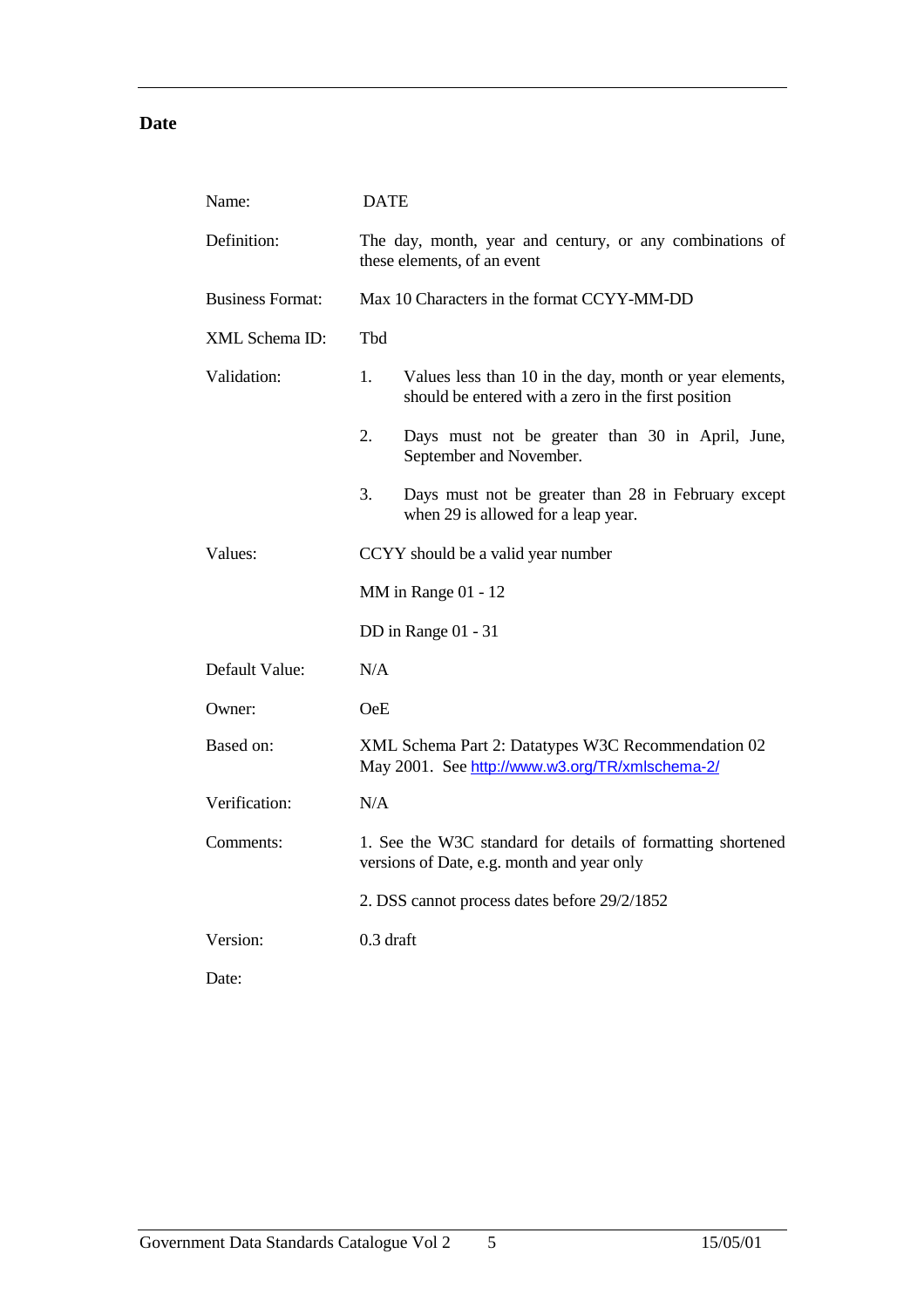### **E-Mail Address**

| Name:                   | <b>E-MAIL ADDRESS</b>                                                                                                                                       |
|-------------------------|-------------------------------------------------------------------------------------------------------------------------------------------------------------|
| Definition:             | The string of characters that are needed in order to get an<br>item of e-mail delivered to the correct post-box for the<br>intended person, role or office. |
| <b>Business Format:</b> | As per IETF RFC2822                                                                                                                                         |
| <b>XML</b> Schema ID:   | Tbd                                                                                                                                                         |
| Validation:             | See IETF RFC2822                                                                                                                                            |
| Values:                 | N/A                                                                                                                                                         |
| Default Value:          | N/A                                                                                                                                                         |
| Owner:                  | OeE                                                                                                                                                         |
| Based on:               | IETF RFC2822                                                                                                                                                |
| Verification:           | N/A                                                                                                                                                         |
| Comments:               | N/A                                                                                                                                                         |
| Version:                | $0.4$ draft                                                                                                                                                 |
| Date:                   |                                                                                                                                                             |

Government Data Standards Catalogue Vol 2 6 15/05/01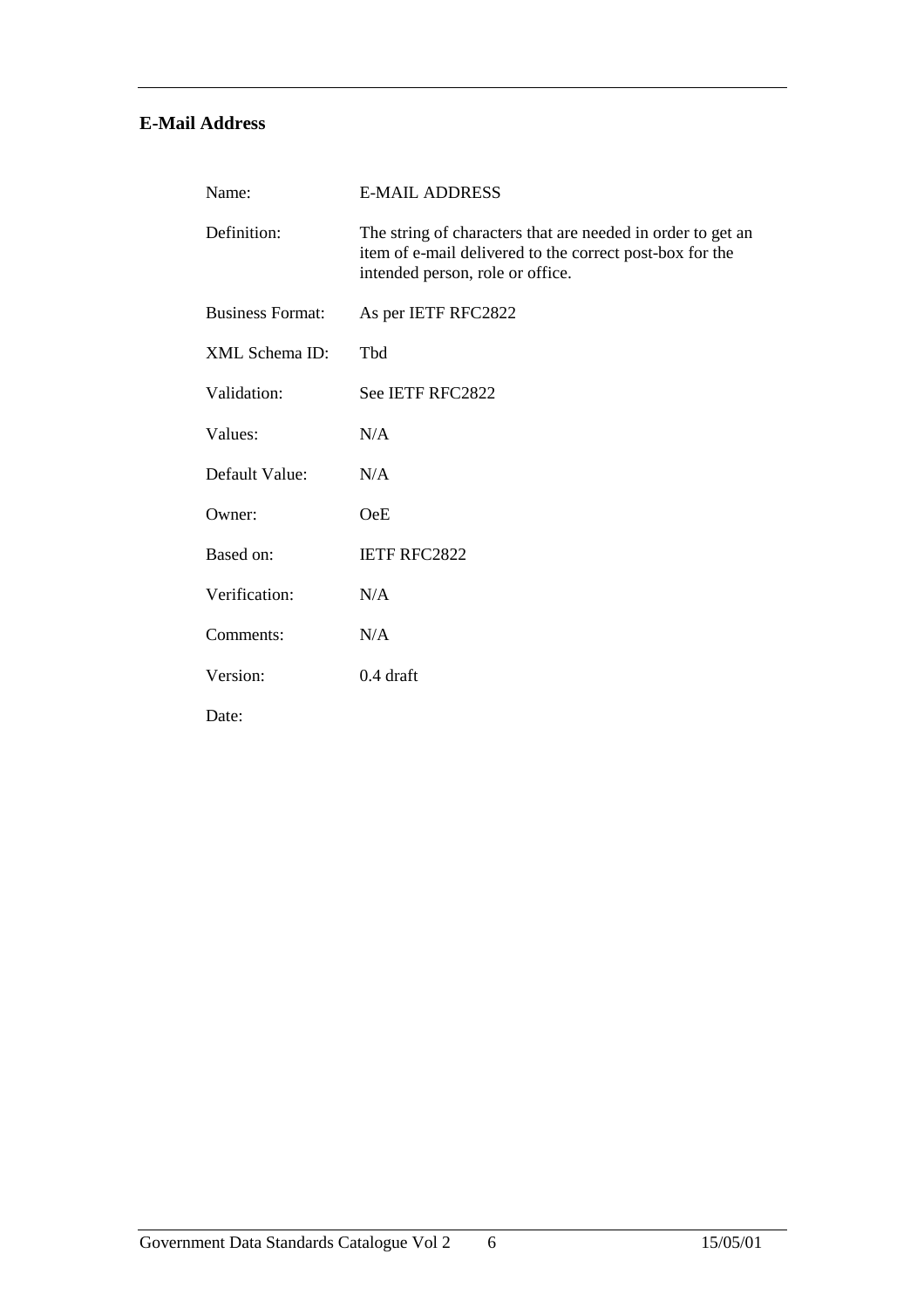#### **Forename**

| Name:                   | <b>FORENAME</b>                              |                                                            |
|-------------------------|----------------------------------------------|------------------------------------------------------------|
| Definition:             | The forename or given name of an individual. |                                                            |
| <b>Business Format:</b> | Max 35 characters                            |                                                            |
| XML Schema ID:          | Tbd                                          |                                                            |
| Validation:             | 1.                                           | Any allowable character                                    |
|                         | 2.                                           | Consecutive spaces are not allowed                         |
| Values:                 | N/A                                          |                                                            |
| Default value:          | N/A                                          |                                                            |
| Owner:                  | <b>OeE</b>                                   |                                                            |
| Based on:               |                                              | BSEN 7372:1993                                             |
| Verification:           | N/A                                          |                                                            |
| Comments:               |                                              | An individual can have multiple occurrences of a Forename. |
| Version:                | $0.4$ draft                                  |                                                            |
| Date:                   |                                              |                                                            |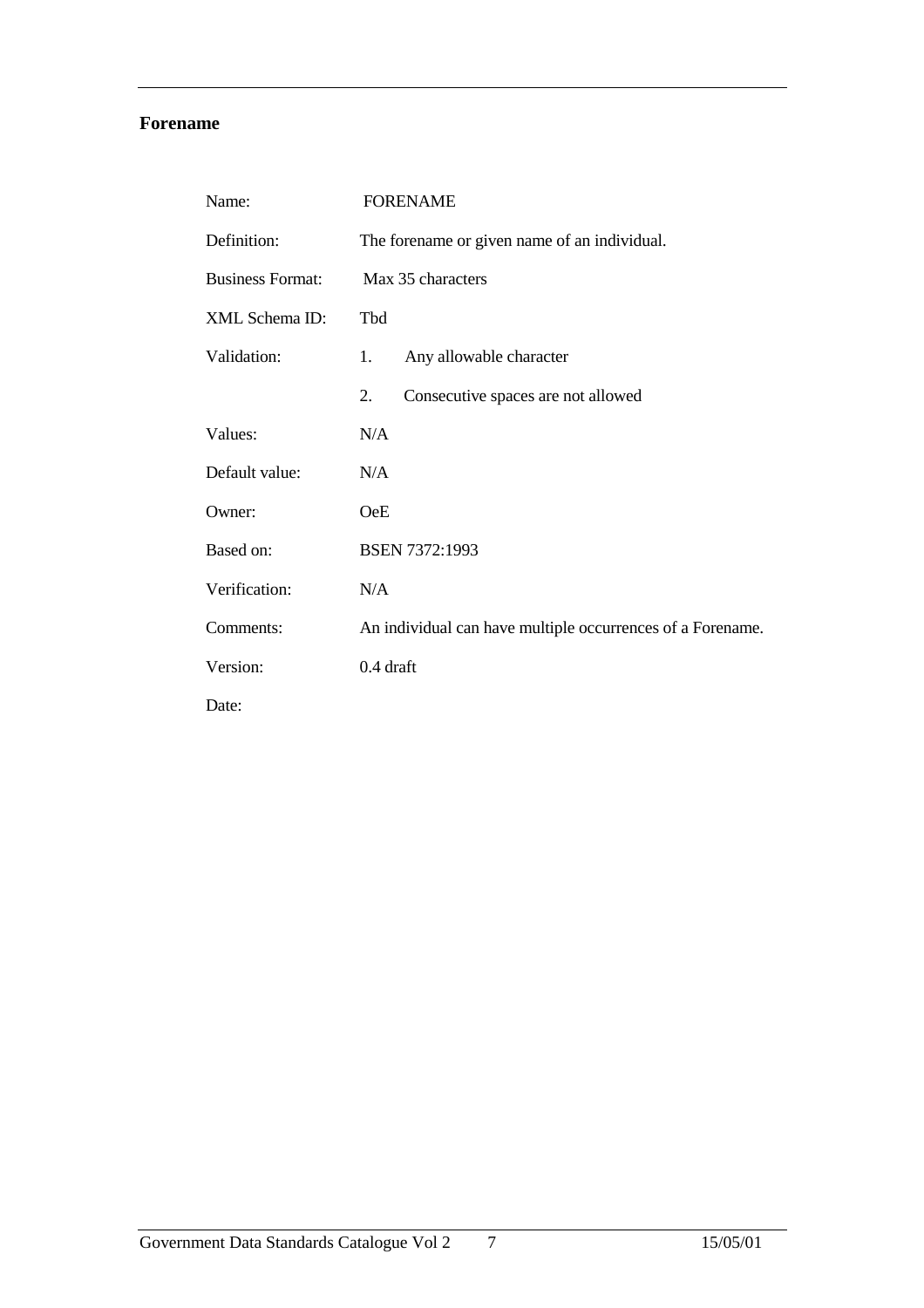### **Individual Full Name**

| Name:                   | <b>INDIVIDUAL FULL NAME</b>                                                                                                                                                                                       |  |
|-------------------------|-------------------------------------------------------------------------------------------------------------------------------------------------------------------------------------------------------------------|--|
| Definition:             | The full name of an individual. This is an unstructured<br>concatenation of some or all of the Title, Forename, Surname<br>and name suffix elements, or other elements that make up an<br>individual's full name. |  |
| <b>Business Format:</b> | Max 70 characters                                                                                                                                                                                                 |  |
| XML Schema ID:          | Tbd                                                                                                                                                                                                               |  |
| Validation:             | 1.<br>Any allowable character                                                                                                                                                                                     |  |
|                         | 2.<br>Each element of the name must be separated by a space                                                                                                                                                       |  |
|                         | 3.<br>Consecutive spaces are not allowed                                                                                                                                                                          |  |
| Values:                 | N/A                                                                                                                                                                                                               |  |
| Default value:          | N/A                                                                                                                                                                                                               |  |
| Owner:                  | OeE                                                                                                                                                                                                               |  |
| Based on:               | N/A                                                                                                                                                                                                               |  |
| Verification:           | N/A                                                                                                                                                                                                               |  |
| Comments:               | This standard is for use where it is not necessary to know or<br>process the individual elements of an individual's name.                                                                                         |  |
| Version:                | $0.1$ draft                                                                                                                                                                                                       |  |
| Date:                   |                                                                                                                                                                                                                   |  |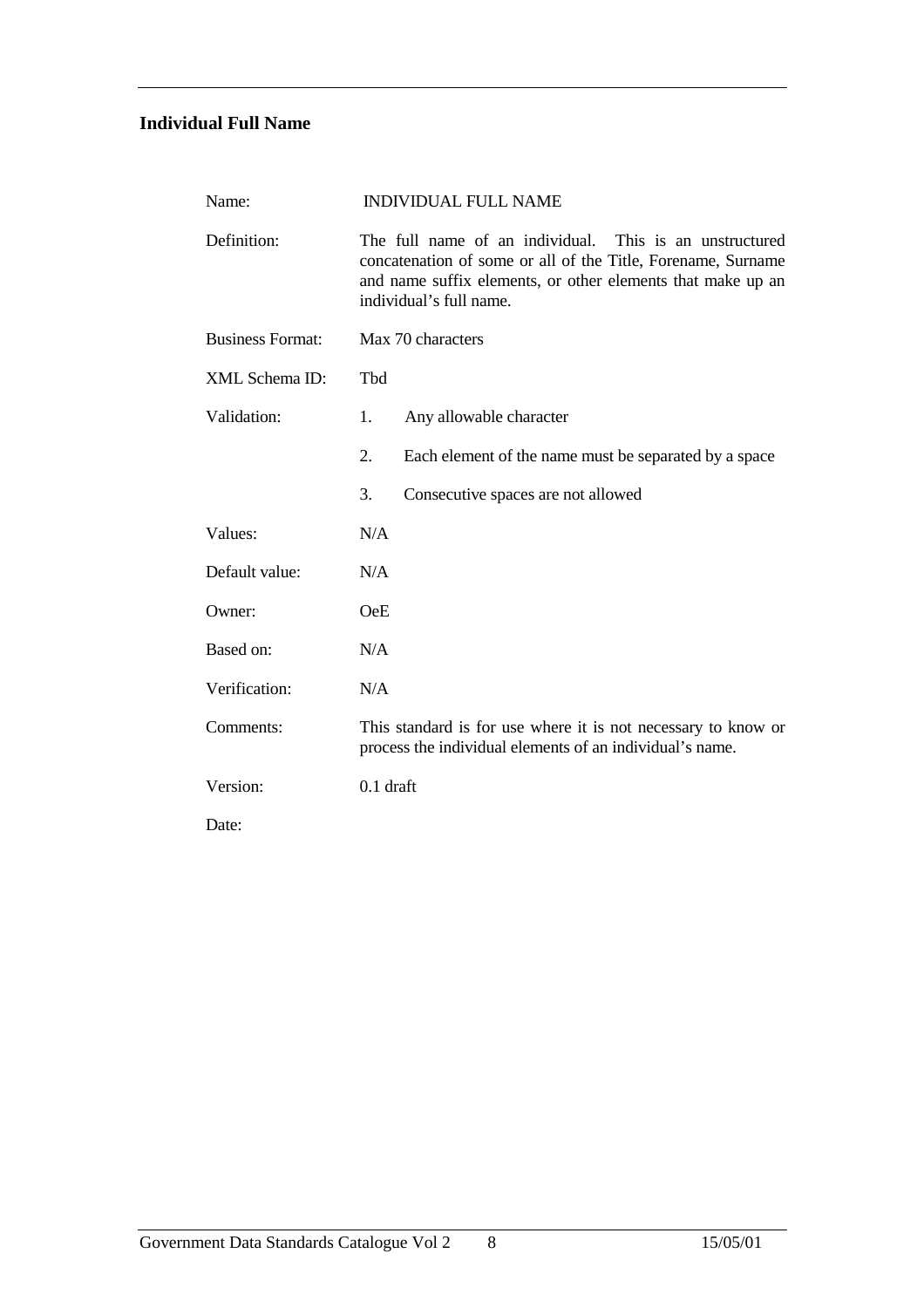### **International Postal Address**

| Name:                   | <b>INTERNATIONAL POSTAL ADDRESS</b>                                                                                                                |
|-------------------------|----------------------------------------------------------------------------------------------------------------------------------------------------|
| Definition:             | The address of an International postal delivery point.                                                                                             |
| <b>Business Format:</b> | 1. Max 35 characters per line                                                                                                                      |
|                         | 2. Minimum of 2 lines and maximum of 5 lines for the postal<br>delivery point details, plus 1 line for country and 1 line for<br>postcode/zip code |
| XML Schema ID:          | Tbd                                                                                                                                                |
| Validation:             | N/A                                                                                                                                                |
| Values:                 | N/A                                                                                                                                                |
| Default Value:          | N/A                                                                                                                                                |
| Owner:                  | <b>OeE</b>                                                                                                                                         |
| Based on:               | N/A                                                                                                                                                |
| Verification:           | N/A                                                                                                                                                |
| Comments:               | N/A                                                                                                                                                |
| Version:                | $0.1$ draft                                                                                                                                        |
| Date:                   |                                                                                                                                                    |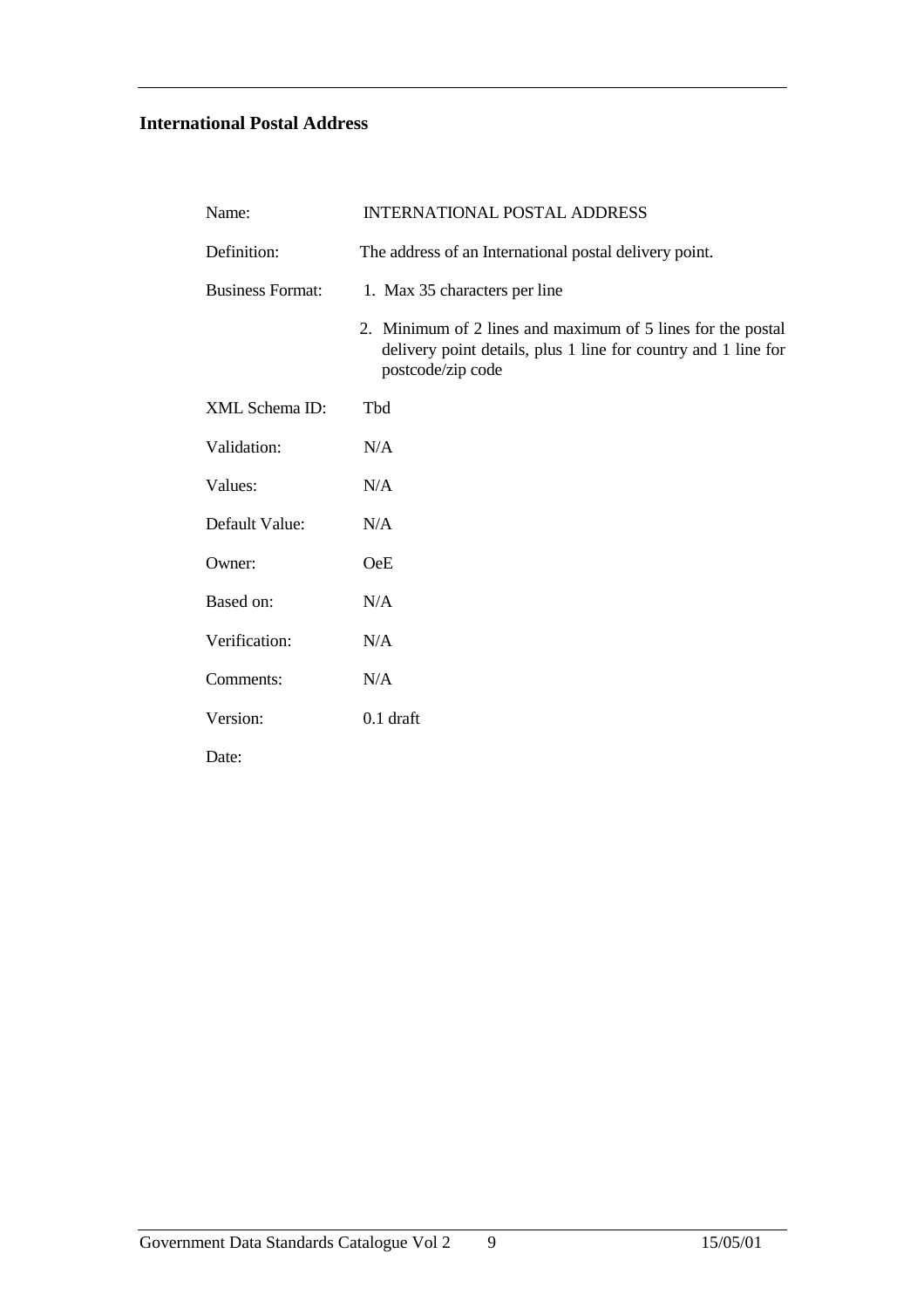#### **Name Suffix**

| Name:                   | <b>NAME SUFFIX</b> |                                                                                                          |
|-------------------------|--------------------|----------------------------------------------------------------------------------------------------------|
| Definition:             |                    | A textual suffix that may be added to the end of a person's<br>name, for example, OBE, MBE, BSc, JP, GM. |
| <b>Business Format:</b> |                    | Max 35 characters                                                                                        |
| XML Schema ID:          | Tbd                |                                                                                                          |
| Validation:             | 1.                 | First character must be $A - Z$                                                                          |
|                         | 2.                 | Consecutive spaces are not allowed.                                                                      |
|                         | 3.                 | Each occurrence must be separated by a space                                                             |
| Value:                  | N/A                |                                                                                                          |
| Default Value:          | N/A                |                                                                                                          |
| Owner:                  | <b>OeE</b>         |                                                                                                          |
| Based on:               |                    | <b>BSEN 7372:1993</b>                                                                                    |
| Verification:           | N/A                |                                                                                                          |
| Comments:               | N/A                |                                                                                                          |
| Version:                | $0.3$ draft        |                                                                                                          |
| Date:                   |                    |                                                                                                          |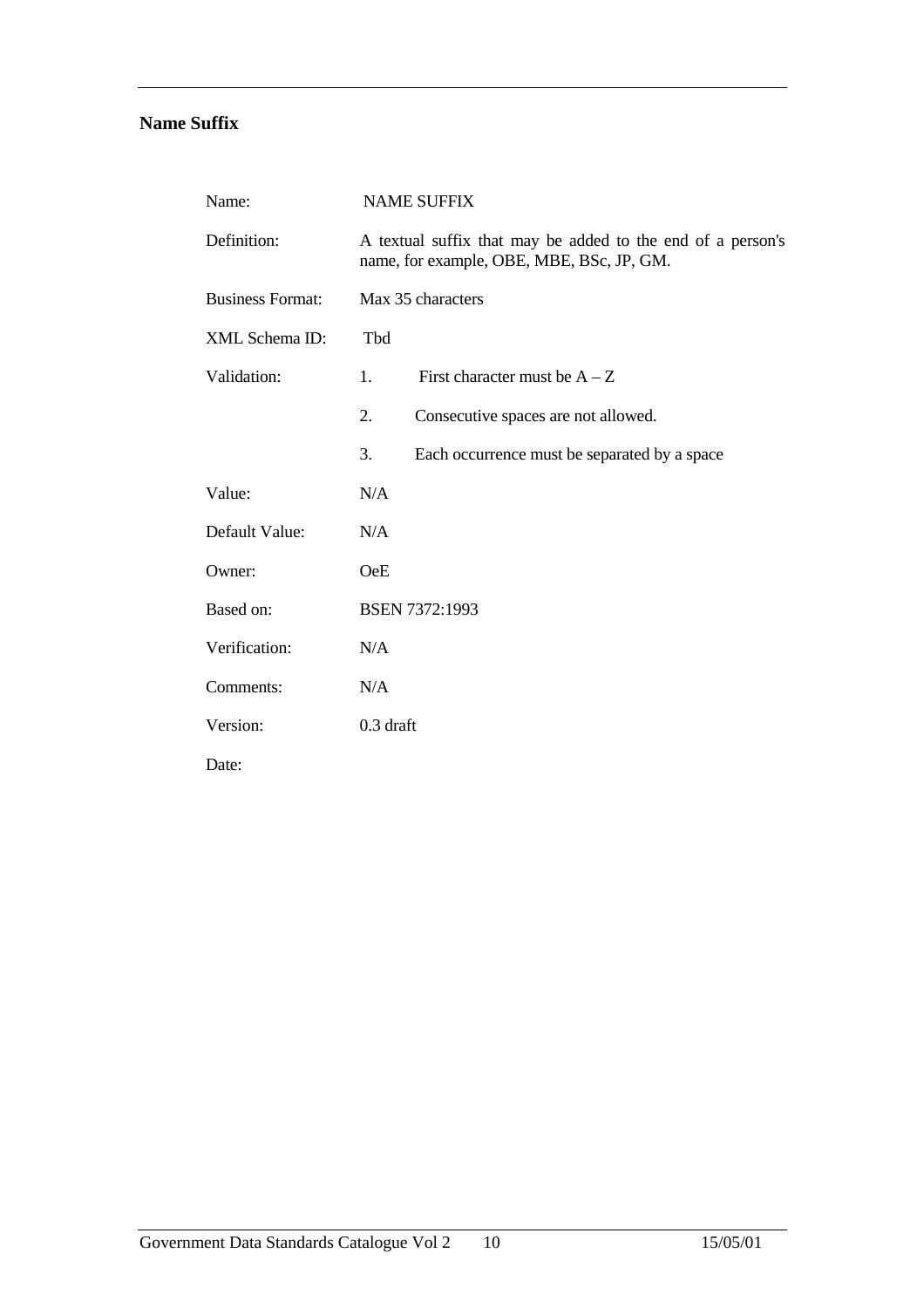### **Postcode**

| Name:                   | <b>POSTCODE</b>                                                                                                                           |  |
|-------------------------|-------------------------------------------------------------------------------------------------------------------------------------------|--|
| Definition:             | The code allocated by the Post Office to identify a postal<br>delivery point.                                                             |  |
| <b>Business Format:</b> | Minimum 6 and Maximum 8 characters                                                                                                        |  |
| XML Schema ID:          | Tbd                                                                                                                                       |  |
| Validation:             | The Outward code can be 2, 3 or 4 characters followed<br>1.<br>by a space and the inward code, which is 3 characters and is<br>always NAA |  |
|                         | 2.<br>The outward code has seven valid formats, AN, ANN,<br>AAN, AANN, ANA, AANA, and AAA                                                 |  |
|                         | 3.<br>The letters I and Z are not used in the second alpha<br>position (except GIR 0AA)                                                   |  |
|                         | 4.<br>The second half of the code never uses the letters C, I,<br>K, M, O, and V                                                          |  |
| Values:                 | N/A                                                                                                                                       |  |
| Default Value:          | N/A                                                                                                                                       |  |
| Owner:                  | Royal Mail                                                                                                                                |  |
| Based on:               | Royal Mail                                                                                                                                |  |
| Verification:           | N/A                                                                                                                                       |  |
| Comments:               | The inward and outward code can be broken down into sub<br>parts as follows:                                                              |  |
|                         | the outward code consists of a postcode area and a<br>٠<br>postcode district,                                                             |  |
|                         | the inward code consists of a postcode sector and a<br>postcode unit.                                                                     |  |
| Version:                | $0.4$ draft                                                                                                                               |  |
| Date:                   |                                                                                                                                           |  |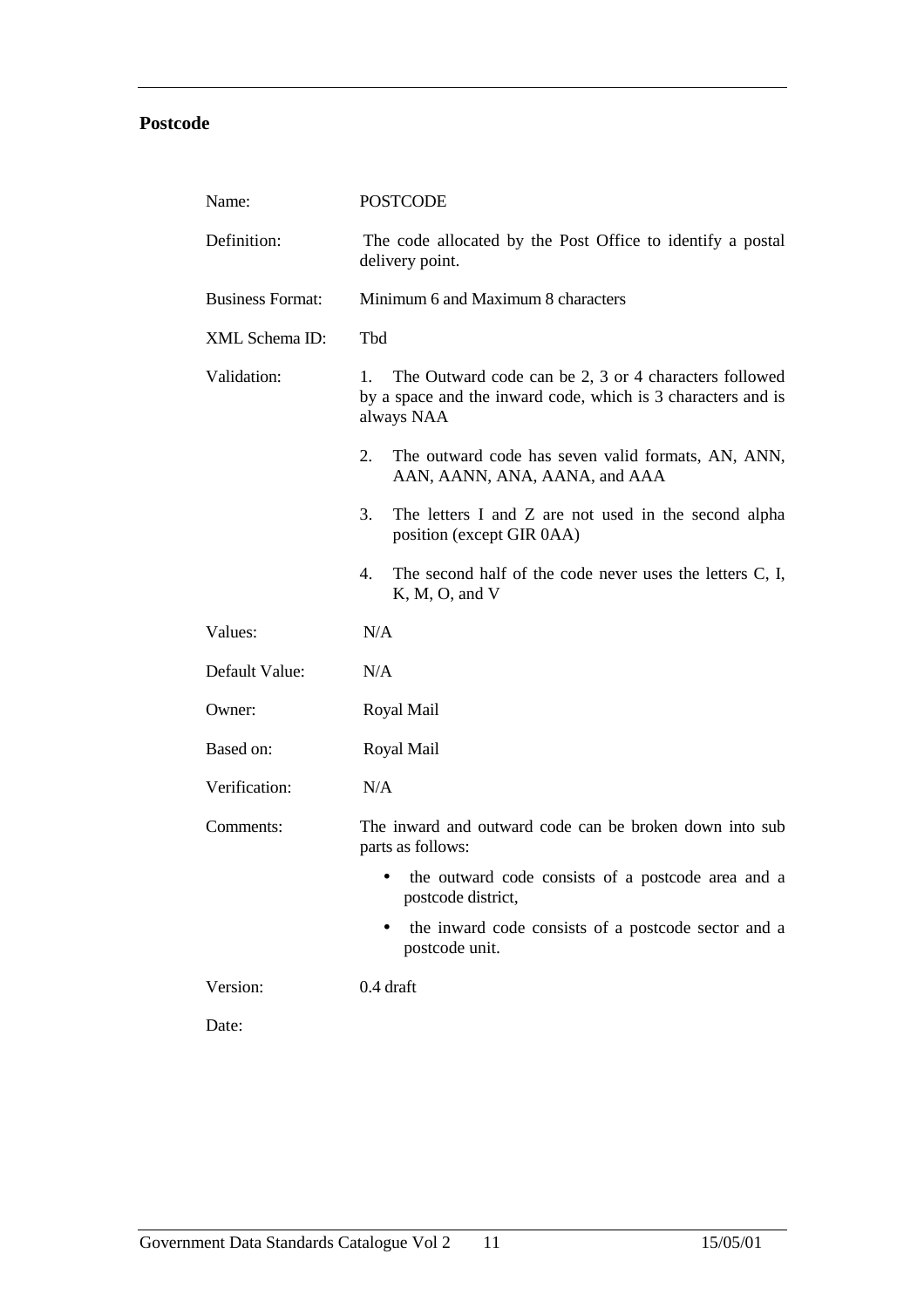## **Requested Name**

| Name:                   | <b>REQUESTED NAME</b>                                                                                                                                                                                                                                                                                       |  |  |
|-------------------------|-------------------------------------------------------------------------------------------------------------------------------------------------------------------------------------------------------------------------------------------------------------------------------------------------------------|--|--|
| Definition:             | The name an individual wishes to use where some or all of the<br>elements of the name are not catered for by Title, Forename(s),<br>Surname and Name Suffix fields.                                                                                                                                         |  |  |
| <b>Business Format:</b> | Max 70 characters                                                                                                                                                                                                                                                                                           |  |  |
| XML Schema ID:          | Tbd                                                                                                                                                                                                                                                                                                         |  |  |
| Validation:             | 1.<br>Each element of the name must be separated by a space                                                                                                                                                                                                                                                 |  |  |
|                         | 2.<br>Consecutive Spaces are not allowed.                                                                                                                                                                                                                                                                   |  |  |
| Values:                 | N/A                                                                                                                                                                                                                                                                                                         |  |  |
| Default Value:          | N/A                                                                                                                                                                                                                                                                                                         |  |  |
| Owner:                  | <b>OeE</b>                                                                                                                                                                                                                                                                                                  |  |  |
| Based on:               | N/A                                                                                                                                                                                                                                                                                                         |  |  |
| Verification:           | N/A                                                                                                                                                                                                                                                                                                         |  |  |
| Comments:               | The Requested Name field should be used where a person<br>requests a particular style of address, for example, The<br>Warden of St.Annes Rest Home or where a name which is<br>longer than that allowed for within a particular package shall<br>be abbreviated in a way other than that arising by default |  |  |
| Version:                | $0.3$ draft                                                                                                                                                                                                                                                                                                 |  |  |
| Date:                   |                                                                                                                                                                                                                                                                                                             |  |  |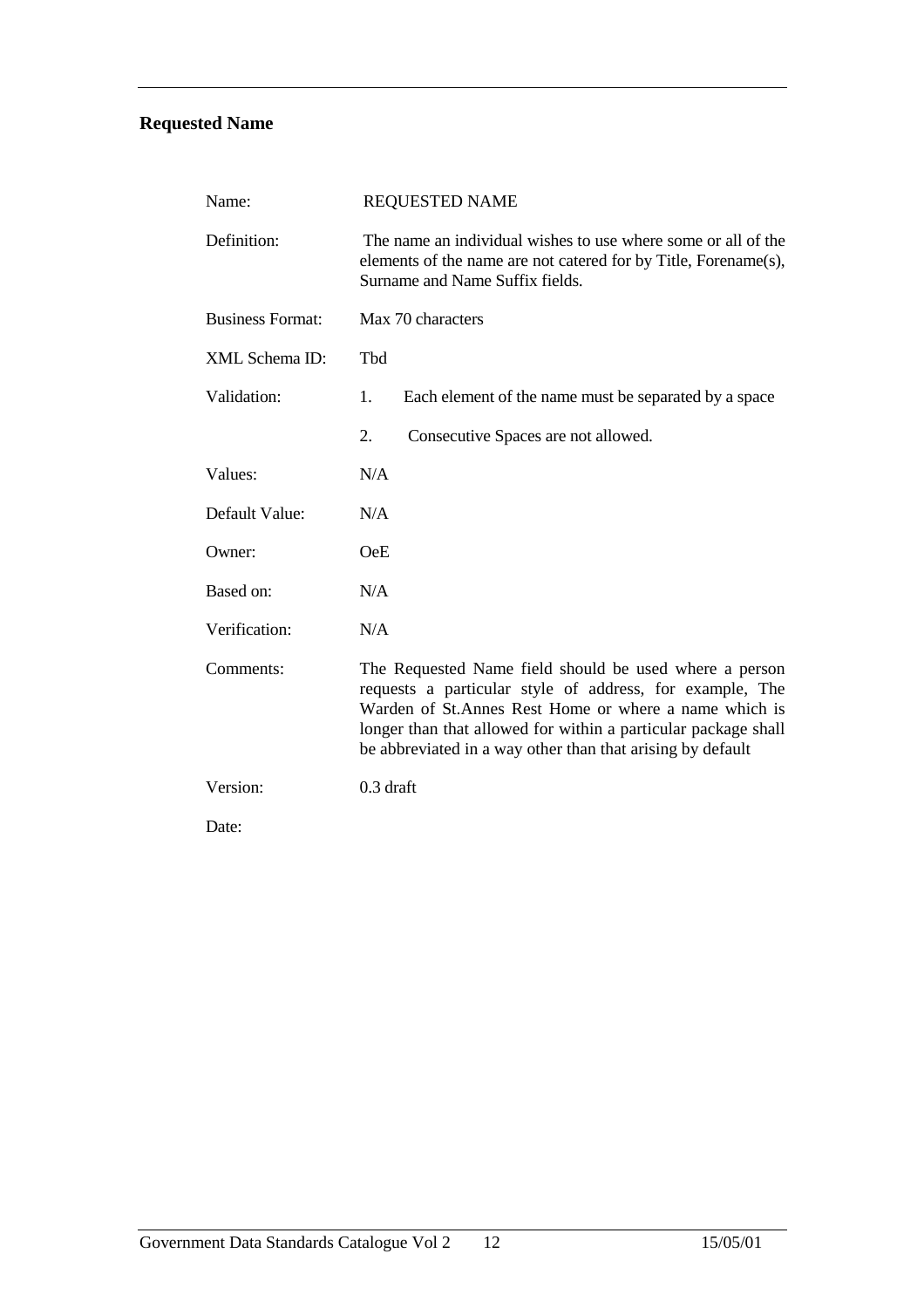#### **Surname**

| Name:                   | <b>SURNAME</b>                                                                                                |
|-------------------------|---------------------------------------------------------------------------------------------------------------|
| Definition:             | That part of a person's name which is used to describe family,<br>clan, tribal group, or marital association. |
| <b>Business Format:</b> | Max 35 characters                                                                                             |
| XML Schema ID:          | Tbd                                                                                                           |
| Validation:             | Consecutive spaces are not allowed.                                                                           |
| Values:                 | N/A                                                                                                           |
| Default Value:          | N/A                                                                                                           |
| Owner:                  | <b>OeE</b>                                                                                                    |
| Based on:               | BSEN 7372:1993                                                                                                |
| Verification:           | N/A                                                                                                           |
| Comments:               | N/A                                                                                                           |
| Version:                | $0.4$ draft                                                                                                   |
| Date:                   |                                                                                                               |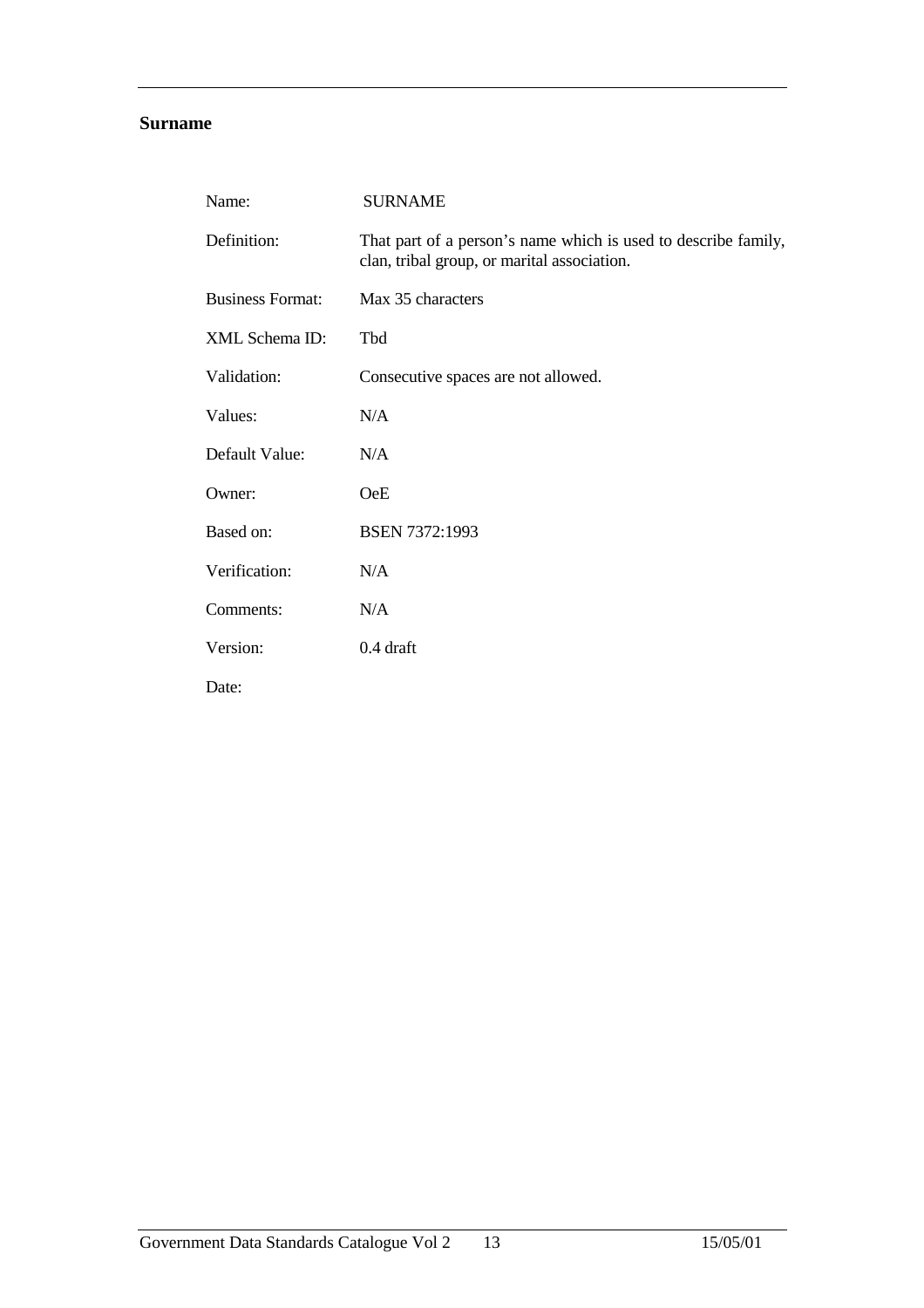### **Time**

| Name:            | <b>TIME</b>                                                                                                 |  |
|------------------|-------------------------------------------------------------------------------------------------------------|--|
| Definition:      | The time (using a 24 hour clock) at which an event, or the<br>action in an event, takes place.              |  |
| Business Format: | Max 8 characters expressed as HH:MM:SS (H=hours,<br>M=minutes, S=seconds)                                   |  |
| XML Schema ID:   | Tbd                                                                                                         |  |
| Validation:      | 1.<br>All times must be expressed in the 24 hour clock format,<br>e.g. one minute past midnight is 00:01:00 |  |
|                  | 2.<br>Values of any element less than 10 should be entered<br>with a zero in the first position             |  |
| Values:          | N/A                                                                                                         |  |
| Default Value:   | N/A                                                                                                         |  |
| Owner:           | <b>OeE</b>                                                                                                  |  |
| Based on:        | XML Schema Part 2: Datatypes W3C Recommendation 02<br>May 2001. See http://www.w3.org/TR/xmlschema-2/       |  |
| Verification:    | N/A                                                                                                         |  |
| Comments:        | See the W3C standard for details of formatting shortened<br>versions of Time, e.g. hours and minutes only   |  |
| Version:         | $0.3$ draft                                                                                                 |  |
| Date:            |                                                                                                             |  |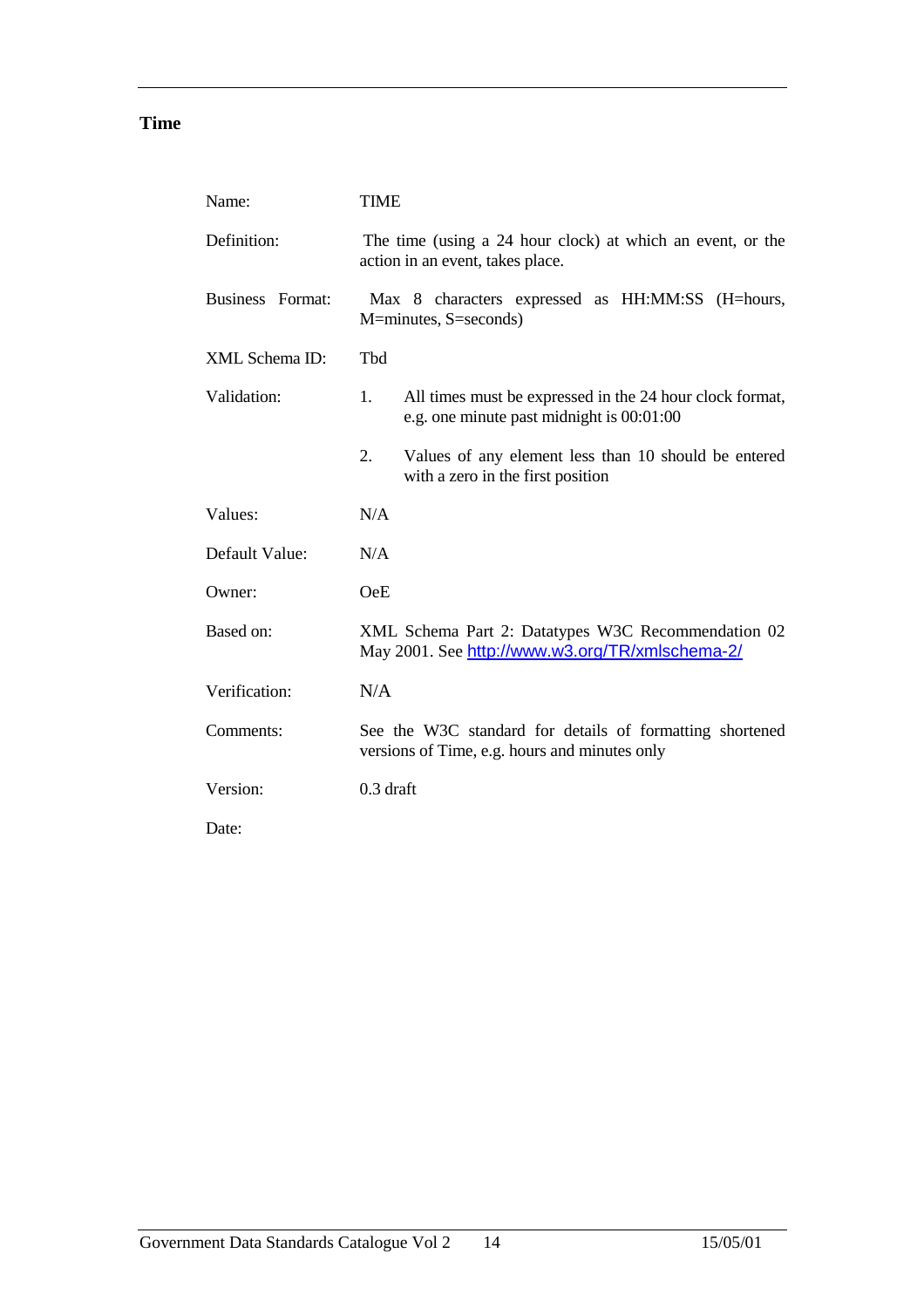### **Title**

| Name:                   | <b>TITLE</b>                                                                                                                                                                                                                                                                                           |
|-------------------------|--------------------------------------------------------------------------------------------------------------------------------------------------------------------------------------------------------------------------------------------------------------------------------------------------------|
| Definition:             | Standard form of address used to precede a person's name.                                                                                                                                                                                                                                              |
| <b>Business Format:</b> | Max 35 characters                                                                                                                                                                                                                                                                                      |
| XML Schema ID:          | Tbd                                                                                                                                                                                                                                                                                                    |
| Validation:             | N/A                                                                                                                                                                                                                                                                                                    |
| Values:                 | The full available range of generally recognised titles are<br>permitted. However if any of the following are used then the<br>value input must conform to the format below:<br>Mr<br>Mrs<br><b>Miss</b><br>Ms<br>Dr<br>Rev<br>Sir<br>Lady<br>Lord<br>Captain<br>Major<br>Professor<br>Dame<br>Colonel |
| Default Value:          | N/A                                                                                                                                                                                                                                                                                                    |
| Owner:                  | <b>OeE</b>                                                                                                                                                                                                                                                                                             |
| Based on:               | <b>BSEN 28601</b>                                                                                                                                                                                                                                                                                      |
| Verification:           | N/A                                                                                                                                                                                                                                                                                                    |
| Comments:               | An individual can have multiple occurrences of a Title.                                                                                                                                                                                                                                                |
| Version:                | $0.3$ draft                                                                                                                                                                                                                                                                                            |
| Date:                   |                                                                                                                                                                                                                                                                                                        |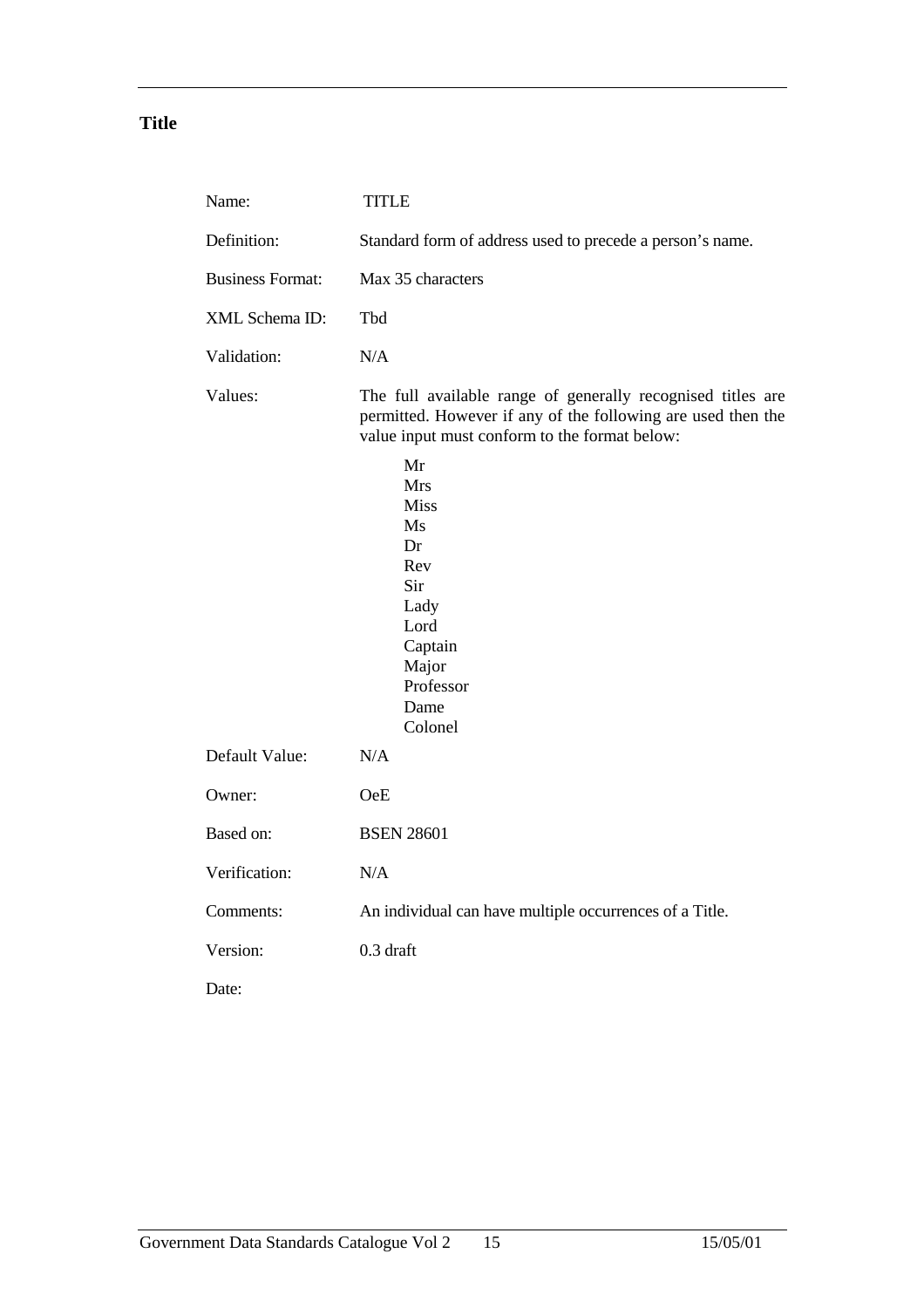### **UK Postal Address**

| Name:                   | <b>UK POSTAL ADDRESS</b>                                                                                                                             |
|-------------------------|------------------------------------------------------------------------------------------------------------------------------------------------------|
| Definition:             | The address of a postal delivery point within the UK. This is<br>usually a building and usually comprises a name/number,<br>street, town and county. |
| <b>Business Format:</b> | 1. Max 35 characters per line                                                                                                                        |
|                         | 2. Minimum of 2 lines and maximum of 5 lines                                                                                                         |
| XML Schema ID:          | Tbd                                                                                                                                                  |
| Validation:             | N/A                                                                                                                                                  |
| Values:                 | N/A                                                                                                                                                  |
| Default Value:          | N/A                                                                                                                                                  |
| Owner:                  | <b>OeE</b>                                                                                                                                           |
| Based on:               | <b>BSEN 7372:1993</b>                                                                                                                                |
| Verification:           | N/A                                                                                                                                                  |
| Comments:               | N/A                                                                                                                                                  |
| Version:                | $0.4$ draft                                                                                                                                          |
| Date:                   |                                                                                                                                                      |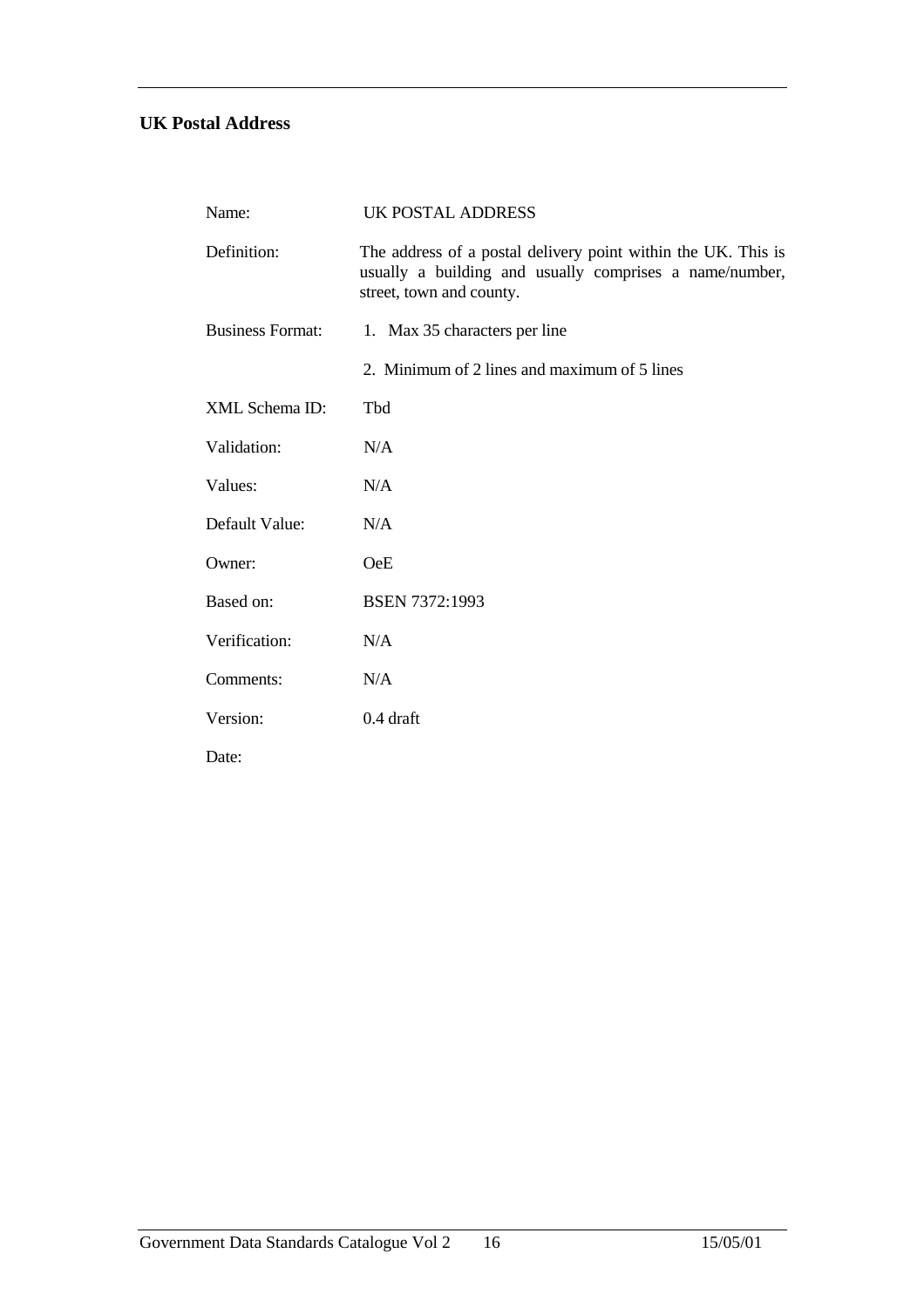# **UK Telephone Number**

| Name:                   | <b>UK TELEPHONE NUMBER</b>                                                                                                                                                                                                                                                                                                                   |
|-------------------------|----------------------------------------------------------------------------------------------------------------------------------------------------------------------------------------------------------------------------------------------------------------------------------------------------------------------------------------------|
| Definition:             | A number, including any exchange or location code, at which a<br>person or organisation can be contacted in the UK by<br>telephonic means.                                                                                                                                                                                                   |
| <b>Business Format:</b> | Max 12 characters                                                                                                                                                                                                                                                                                                                            |
| XML Schema ID:          | Tbd                                                                                                                                                                                                                                                                                                                                          |
| Validation:             | There must not be spaces between the characters                                                                                                                                                                                                                                                                                              |
| Values:                 | N/A                                                                                                                                                                                                                                                                                                                                          |
| Default Value:          | N/A                                                                                                                                                                                                                                                                                                                                          |
| Owner:                  | <b>OeE</b>                                                                                                                                                                                                                                                                                                                                   |
| Based on:               | <b>OFTEL</b> guidance                                                                                                                                                                                                                                                                                                                        |
| Verification:           | N/A                                                                                                                                                                                                                                                                                                                                          |
| Comments:               | The complete telephone number should always be<br>1.<br>transferred                                                                                                                                                                                                                                                                          |
|                         | It should be noted that "STD" code no longer has any<br>2.<br>geographic significance. Codes will increasingly be used to<br>denote the type of equipment being called, static or mobile, the<br>company providing the line, BT, Mercury etc, or the type of<br>charging in operation on the number, e.g. 0800 free, 0345 local<br>rate etc. |
| Version:                | 0.4 draft                                                                                                                                                                                                                                                                                                                                    |
| Date:                   |                                                                                                                                                                                                                                                                                                                                              |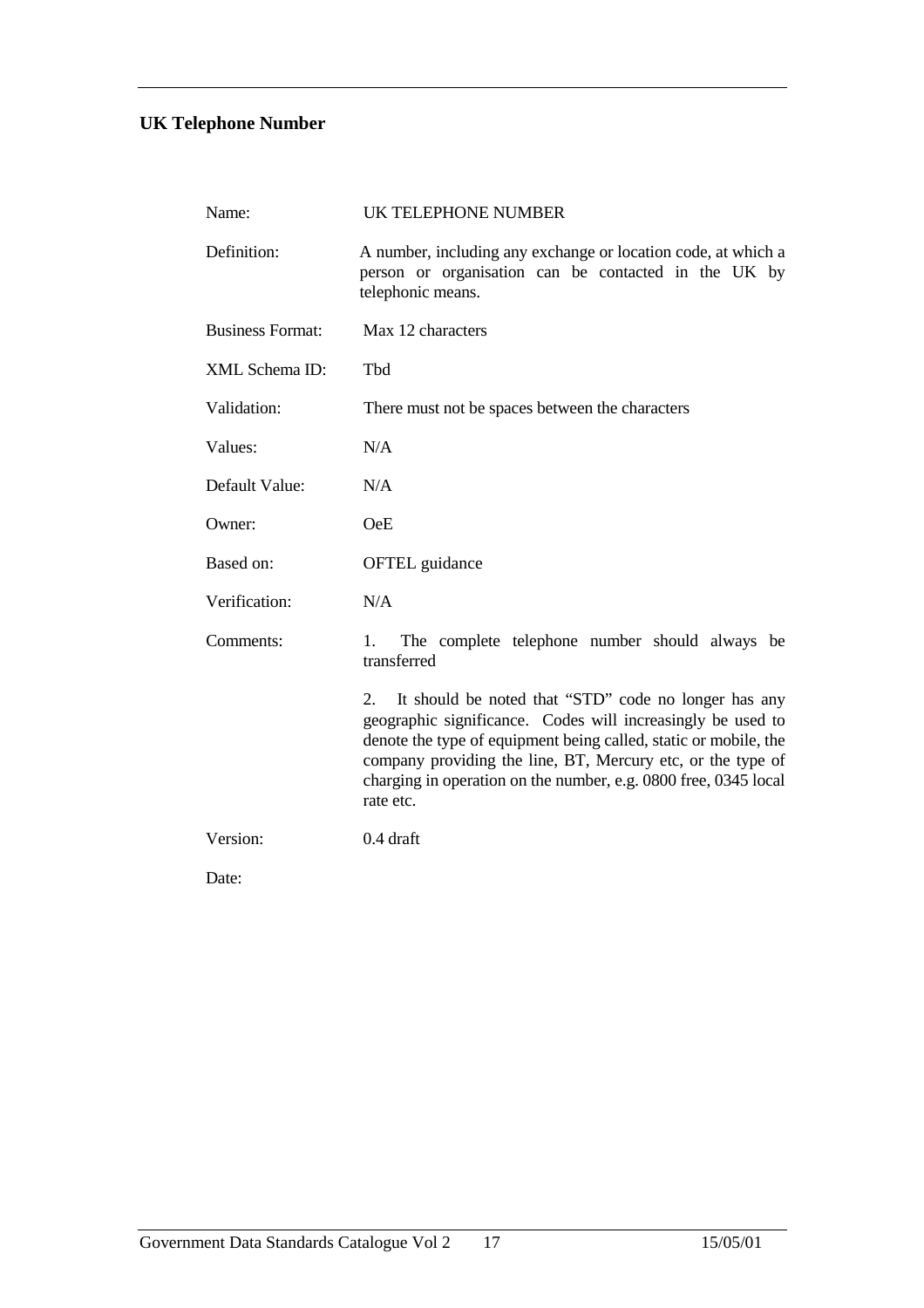#### **APPENDIX A ABBREVIATIONS/ACRONYMS**

Detailed below are the abbreviations and acronyms used within this Catalogue:

| <b>Banks Automated Clearing System</b>                    |                |  |
|-----------------------------------------------------------|----------------|--|
| British Standard European Norm                            |                |  |
| <b>British Standards Institute</b>                        | <b>BSI</b>     |  |
| <b>British Telecom</b>                                    | <b>BT</b>      |  |
| Crown Court Criminal Justice System                       | <b>CCCJS</b>   |  |
| Customs & Excise                                          | <b>HMCE</b>    |  |
| Department                                                | <b>DEPT</b>    |  |
| Department of Social Security                             | <b>DSS</b>     |  |
| European Union                                            | EU             |  |
| <b>Employment Service</b>                                 | ES             |  |
| Government                                                | <b>GOVT</b>    |  |
| Government Data Standard(s)                               | <b>GDS</b>     |  |
| Internet Engineering Task Force                           | <b>IETF</b>    |  |
| <b>Inland Revenue</b>                                     | IR             |  |
| International Organisation for Standardisation            | <b>ISO</b>     |  |
| <b>National Insurance Number</b>                          | <b>NINO</b>    |  |
| Not Applicable                                            | N/A            |  |
| Number                                                    | N <sub>O</sub> |  |
| Office of e-Envoy                                         | OeE            |  |
| <b>Office for National Statistics</b>                     | <b>ONS</b>     |  |
| Organisation for Economic Co-operation<br>and Development | <b>OECD</b>    |  |
| <b>Request for Comment</b>                                | <b>RFC</b>     |  |
| <b>Request for Proposal</b>                               | <b>RFP</b>     |  |